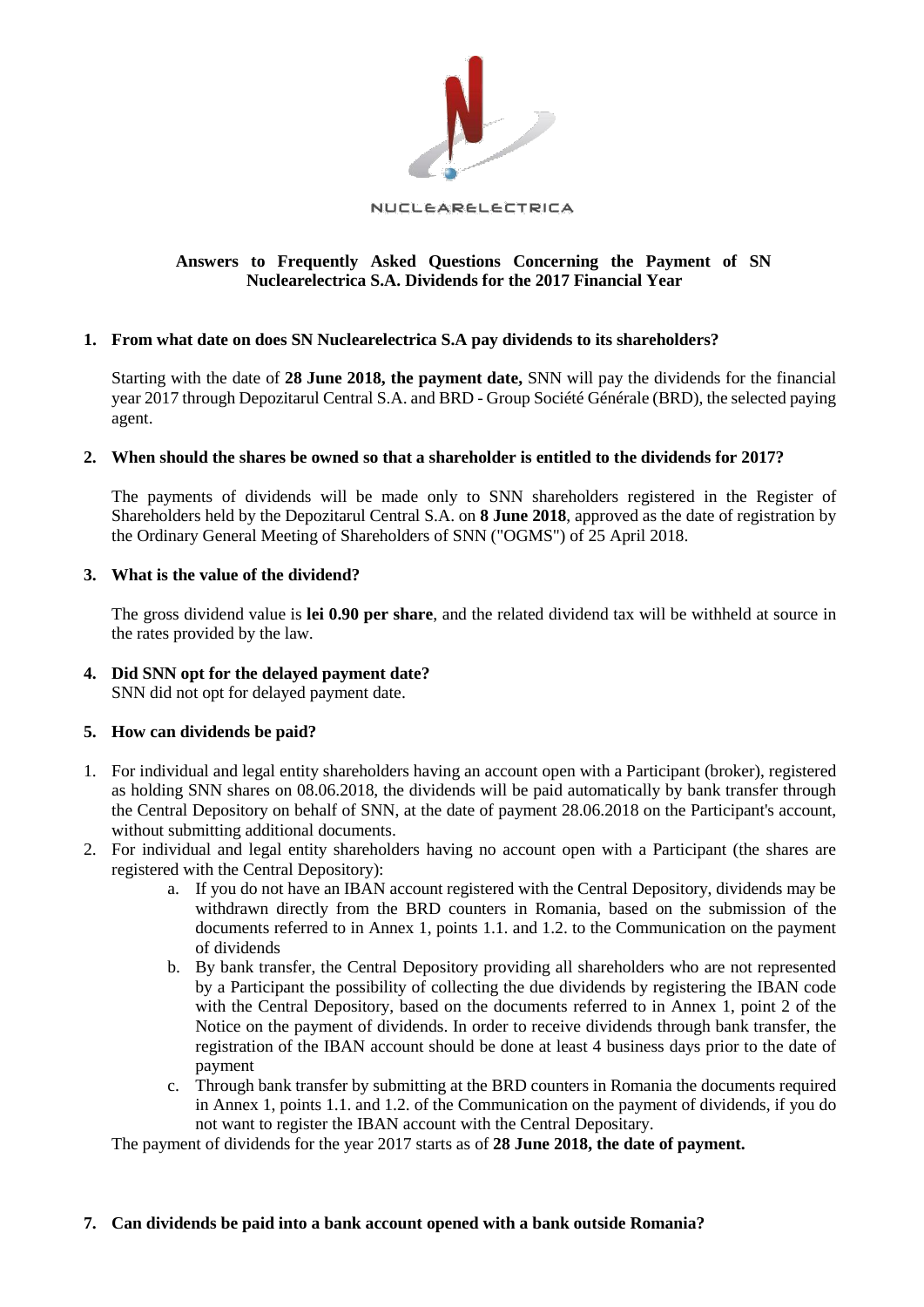Yes, this is possible, but the shareholder should have an account in lei, because the payment of dividends is only made in lei. In order to collect the dividends, the supporting documents referred to under Annex 1 at point 2 should be submitted to the Central Depository at least 4 business days before the date of payment.

## **9. How much time do I have available to request the payment of dividends for 2017?**

The payment of the net dividends due for 2017 is subject to the general provisions on prescription, being subject to prescription within 3 (three) years from the date of commencement of payment (28.06.2018), term that expires on 28.06.2021.

## **10. How are net dividends calculated?**

The total value of the net dividends due to any SNN shareholder is given by the number of the shares held at the date of registration (8 June 2018), multiplied by the gross dividend per share value approved by the Ordinary General Meeting of Shareholders of SNN (0.90 lei/share) of 25 April 2018, from which the value of the dividend tax is deducted, at the rates provided by the legislation in force (Tax Code and, as the case may be, the Double Taxation Conventions concluded between Romania and the state of residence of nonresident shareholders who submit valid certificates of tax residence).

# **11. When is the dividend tax calculated?**

In compliance with the provisions of the Tax Code in force, dividend tax will be withheld at the source on the date of payment, as follows:

- **Resident individual shareholders**: the standard tax rate of 5% of the gross amount of the dividends due;
- **Non-resident individual shareholders**: the standard tax rate of 5% of the gross amount of the dividends due or the more favorable rate resulting from the Double Taxation Convention concluded between Romania and the state of residence of such shareholder, for shareholders who are non-resident individuals who submit up to 14.06.2018 a certificate of tax residence valid for the year when the payment of dividends is done, within the term of validity, in original or certified copy with apostille/with superlegalization, if the case may be, accompanied by an authorized translation (applicable for the certificates in other languages than Romanian) at the headquarters of SNN, from 65 Polona St., District 1, Bucharest, postal code 010494, in the attention of the Department of Communication and Relations with Investors;
- **Resident legal entity shareholders**: the standard tax rate of 5% of the gross amount of the dividends due, with the exceptions provided by the Tax Code which provide for the non-taxation of dividend income for some resident legal entities
- **Non-resident legal entity shareholders**: the standard tax rate of 5% of the gross amount of the dividends due, with the exceptions provided by the Tax Code which provide for the non-taxation of dividend income for some resident legal entities or the more favorable rate resulting from the Double Taxation Convention concluded between Romania and the state of residence of such shareholder, for shareholders who are non-resident legal entities who submit up to 14.06.2018 a certificate of tax residence valid for the year when the payment of dividends is done, within the term of validity, in original or certified copy with apostille/with superlegalization, if the case may be, accompanied by an authorized translation (applicable for the certificates in other languages than Romanian) at the headquarters of SNN, from 65 Polona St., District 1, Bucharest, postal code 010494, in the attention of the Department of Communication and Relations with Investors;

Specific provisions regarding the application of a more favorable tax rate are included in the Tax Code in relation to the non-resident taxpayers of a Member State of the European Union.

In the event of submission of the certificate of tax residence, together with a request for payment through bank transfer of the net dividends distributed by SN Nuclearelectrica S.A., after the date of **14.06.2018**, but not later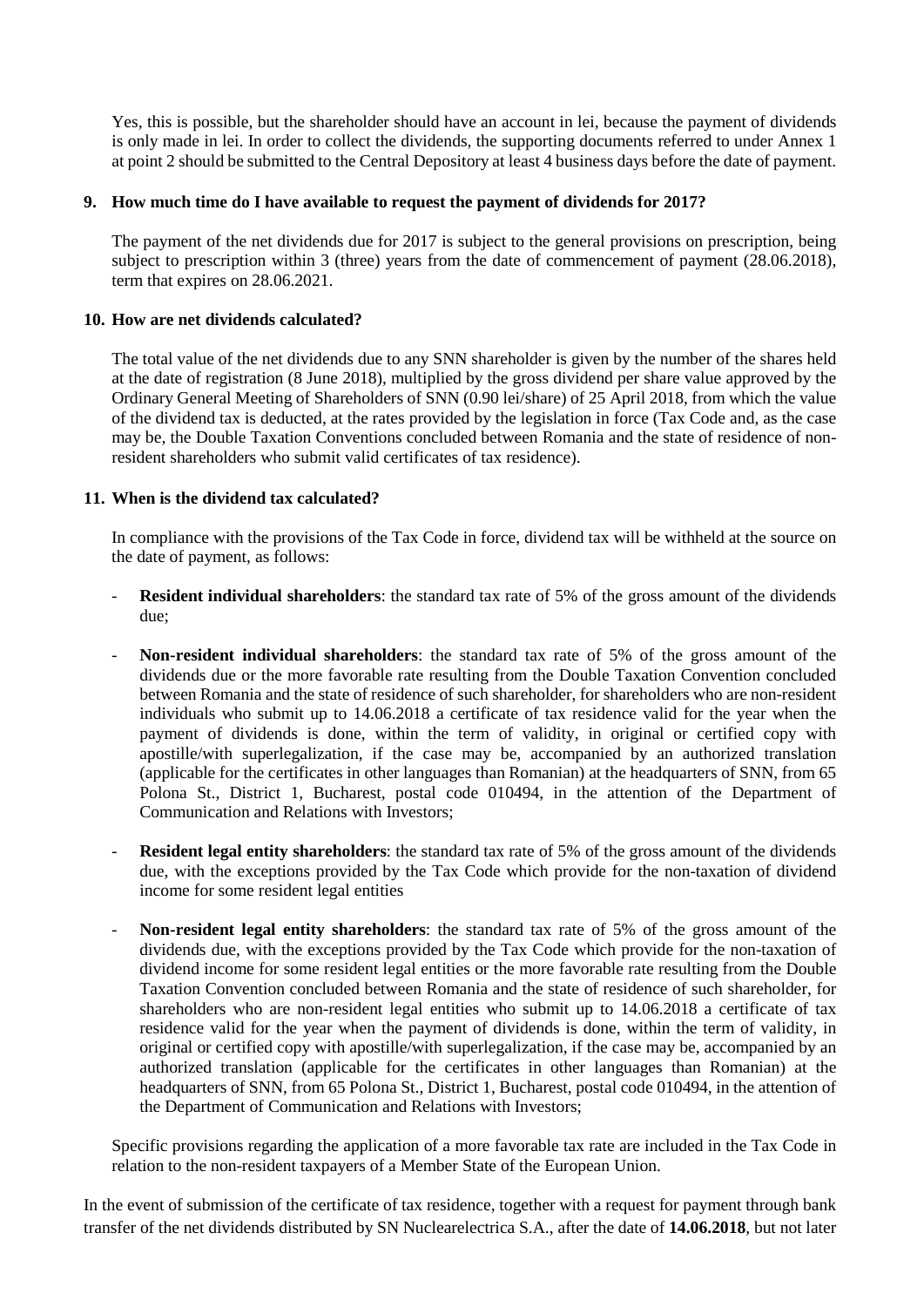than **14.12.2018**, **SNN shall withhold on the date of payment (28.06.2018) the dividend tax in force provided by the Romanian Tax Code,** with any tax difference due to the shareholder being paid subsequently to the transmission and verification of the documentation, if following the receipt and the verification thereof it results that it would be entitled to a lower tax rate than the standard one laid down in the Romanian Tax Code.

## **12. Will SNN withhold the dividend tax at source?**

Yes, the related dividend tax shall be withheld at source at the rates provided by the law, for all situations in which the dividend tax is due.

# **14. Who will be bearing the fees related to the payment of dividends?**

The fee charged by the Depozitarul Central S.A., which also includes the bank charges applied by BRD for the payment of net dividends in LEI, is **borne by SNN. BRD will not charge the shareholders any bank charges for the payment of dividends in LEI**, both for the payments in cash and for the payments through bank transfer in the accounts opened both in Romania and abroad.

# **15. Can dividends be paid in shares instead of money?**

**No**, dividends are only received as money. If you wish to purchase new shares, you have the opportunity of reinvesting the amount received as a dividend in SNN shares by purchasing them directly from the market.

## **16. For a non-resident investor, should the dividends be declared in the income statement submitted in the country of tax residence?**

There is a possibility that non-resident investors are required to declare dividends in the income statements submitted in their country of tax residence. As a result, it is recommended that they request for specialist support in relation to the tax obligations in their country of residence for the dividends received from SN Nuclearelectrica SA

## **17. What is the procedure for non-resident shareholders?**

For all those shareholders, individuals, legal entities or other entities, who, at the date of registration, 08.06.2018, hold shares highlighted in Section II of the SNN Register of Shareholders in the account opened with the Participant, **the related amounts shall be automatically paid by bank** transfer through the Central Depository in the name of SNN, at the date of payment, 28.06.2018, **in the account of the Participant**, without the submission of any further documents.

**Non-resident shareholders who have an account opened with the Participants (Broker/Custodian Bank) and those who do not have an account opened with the Participants, respectively, and who wish for the payment of dividends to be performed through bank transfer (based on the registration of the IBAN account at the Central Depository) or the payment through the paying agent BRD Groupe Société Générale** who wish to apply the more favorable provisions of the Double Taxation Convention concluded between Romania and their country of residence should send or submit either through the Participant if they have an account opened with the Participant or directly, in case they do not have an account opened with the Participant, at the SN Nuclearelectrica SA headquarters in 65 Polona St, District 1, Bucharest, postal code 010494, in the attention of the Department of Communication and Relations with Investors, until **14.06.2018,** inclusive, the certificate of tax residence for the year in which the payment of the dividends takes place, **within the term of validity, in original or certified copy** with apostille/with superlegalization, if the case may be, accompanied by an authorized translation, as well as contact details for any clarifications regarding the certificates of tax residence. If, following the verification of the certificate of tax residence and the provisions of the Double Taxation Convention, it results that the more favorable rate set out in the Double Taxation Convention may be applied, on the date of payment, 28.06.2018, the shareholders in question will receive the net dividends with the application of that rate. Otherwise, the standard rate in force provided by the Romanian Tax Code shall apply.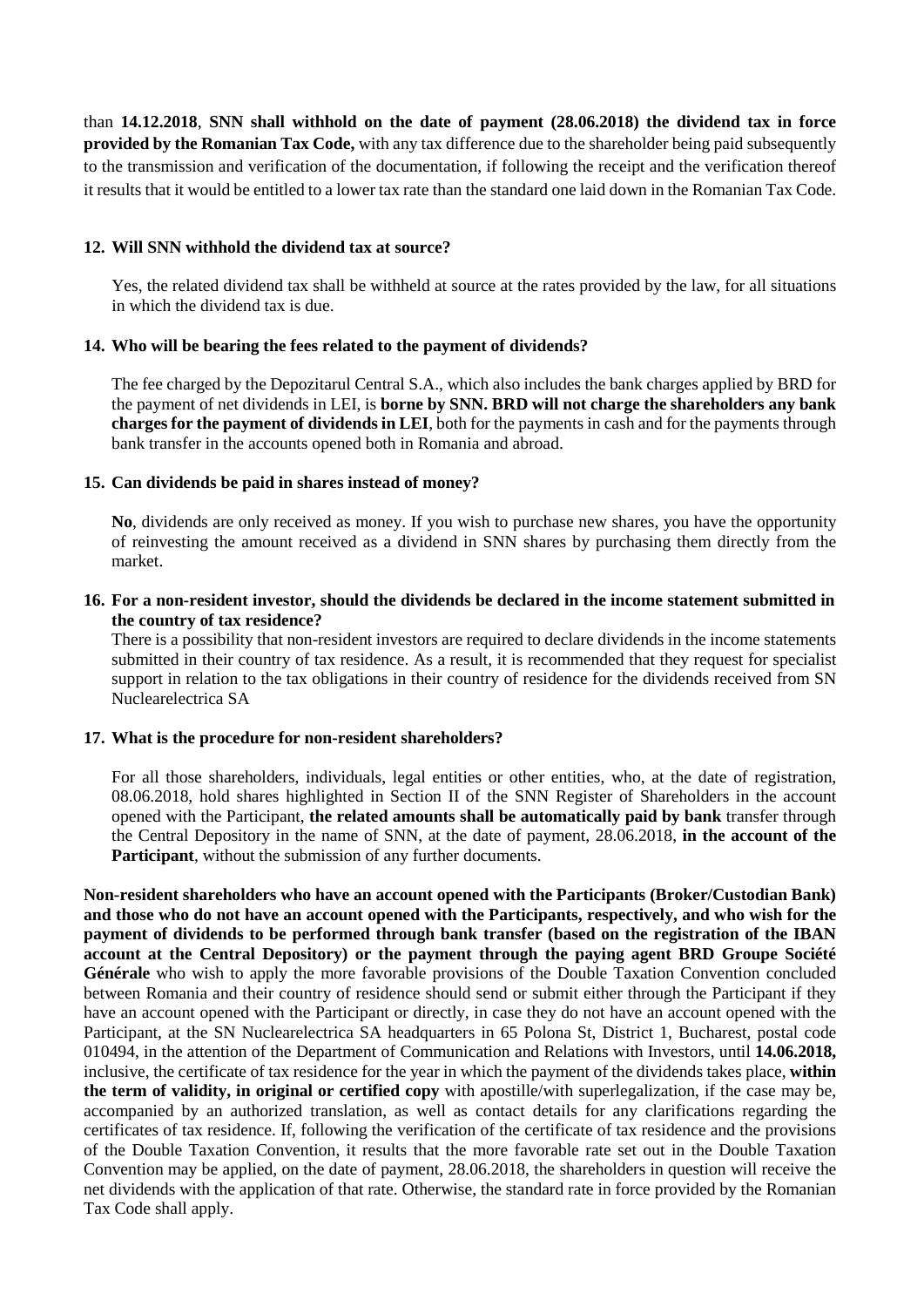In the event of submission of the certificate of tax residence, together with a request for payment through bank transfer of the net dividends distributed by SN Nuclearelectrica S.A., after the date of **14.06.2018**, but not later than **14.12.2018**, **SNN shall withhold on the date of payment (28.06.2018) the dividend tax in force provided by the Romanian Tax Code,** with any tax difference due to the shareholder being paid subsequently to the transmission and verification of the documentation, if following the receipt and the verification thereof it results that it would be entitled to a lower tax rate than the standard one laid down in the Romanian Tax Code.

In compliance with Law no. 207/2015 on the Fiscal Procedure Code, as well as the Order of the President of the National Agency for Fiscal Administration no. 3725/19.12.2017 for the approval of the tax registration forms of taxpayers and the types of tax liabilities that form the fiscal vector, the shareholders of SN Nuclearelectrica SA who are **individuals, as well as non-resident legal entities have the obligation to register in Romania for tax purposes**, by submitting with the competent tax authorities in Romania of the Tax Registration Statement 015 (for non-resident legal entities) and 030 (for non-resident individuals) in order to obtain the tax identification code.

Further information on the submission of these statements and the tax identification code obtained from the tax authorities in Romaniase may be found in the Communication on the payment of dividends related to 2018.

## **19. Can shareholders holding accounts with the Participants withdraw their dividends in cash/transfer from BRD counters?**

**No,** all those shareholders holding accounts with the PARTICIPANTS, may **not** withdraw their dividends in cash/transfer from BRD counters.

For all those shareholders, individuals, legal entities or other entities, who, at the date of registration, 08.06.2018, hold shares highlighted in Section II of the SNN Register of Shareholders in the account opened with the Participant, **the related amounts shall be automatically paid by bank transfer** through the Central Depository in the name of SNN, at the date of payment, 28.06.2018, **in the account of the Participant**, without the submission of any further documents.

## **20. What is the General Meeting of Shareholders (GMS)?**

The General Meeting of Shareholders (GMS) is the main corporate governance body of the company, which decides on the economic and business policy and activity of the company. General Meetings of Shareholders may be Ordinary or Extraordinary. GMS is convoked by the Board of Directors whenever the need arises, in compliance with the legal provisions and those in the articles of incorporation or as a result of the request of the shareholder representing, individually or jointly, at least 5% of the share capital, if the request contains dispositions that fall within the duties of the meeting. Only the shareholders registered in the Company's Register of Shareholders have the right to participate and vote in the general meeting at the reference date.

#### **21. What is a reference date?**

A reference date is the calendar date set by SNN's management under applicable regulations and set forth in the GMS convocation to identify the shareholders who will be participating in the GMS and will be voting within it. Only the shareholders registered in the Company's Register of Shareholders on the reference date have the right to participate and vote in that general meeting. The reference date is after the date of publication of the GMS convocation.

The reference date for the GMS convoked for the date of 25 April 2018 was 13 April 13 2018.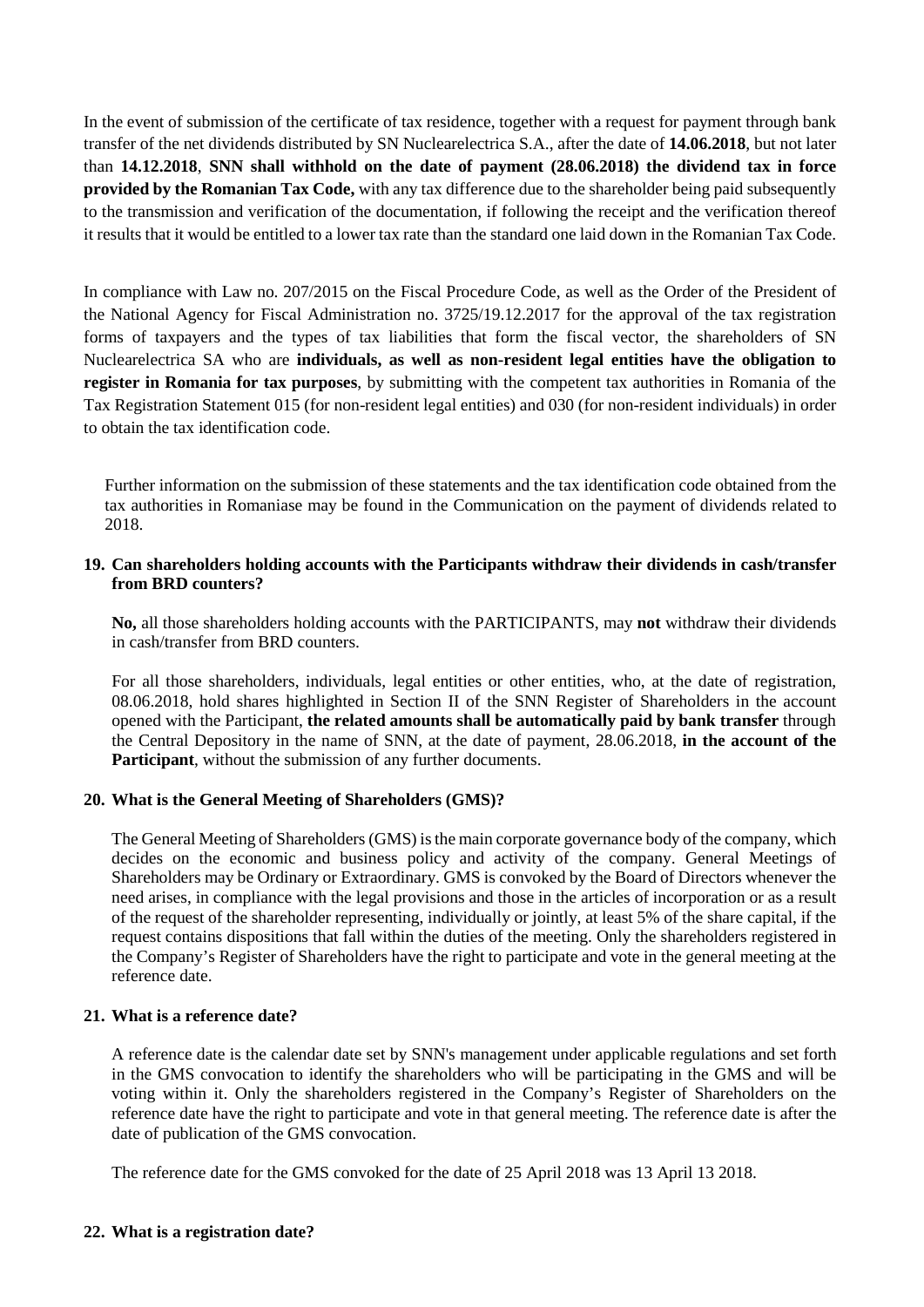It is the calendar date set by the GMS and serves to identify the shareholders who will be benefiting from the dividends or other rights and which are affected by the effects of the GMS resolutions. The registration date is after the date when the general meeting reunites, with at least 10 business days.

The registration date set by the SNN GMS dated 25.04. 2018, which approved the distribution of dividends for 2017 is 8 June 2018.

# **23. Can dividends be collected on behalf of another person?**

For individuals who do not go to the BRD counters themselves, but give a mandate to another person in this respect, the payment of dividends shall be made to the proxy they empower, based on the following documents: special power of attorney authenticate by the notary, which includes the authorization to collect the dividends issued not more than 3 years prior to the date of payment, unless the power of attorney has a term of validity longer than 3 years and is valid at the date of payment + 1 photocopy certified for compliance with the original (the photocopy shall be retained) and the identity card of the proxy  $+1$  photocopy certified for compliance with the original (the photocopy shall be retained).

In compliance with the new legal provisions, payments will not be processed based on certificates of inheritance nor to those shareholders whose identification data from the documents submitted at the counter do not match those of the Paying Agent's records and received from the Central Depository. In the event that in the SNN Register of Shareholders, as of 08 June 2018, deceased persons are included, the dividends shall only be paid following the request by the heir(s) and the registration by the Central Depository of the direct transfer of ownership for the financial instruments as an effect of the succession, in compliance with the applicable Legal Regime, as well as after updating the data in the paying agent's records, following the request of the Central Depository. Should the shareholder not be found in the shareholders database held by the BRD paying agent, the former shall be asked to contact the Central Depositary in order to remedy this problem.

## **24. When can payment forms be submitted?**

For individual and legal entity shareholders who wish the payment to be made through bank transfer and who do not have an IBAN account registered with the Central Depository, the IBAN code collection form (available on the Central Depository's website [www.depozitarulcentral.ro\)](http://www.depozitarulcentral.ro/) may be submitted with the Central Depository at least 4 business days before the date of payment, accompanied by the following documents:

## A. **For individuals:**

- $\diamond$  copy of the valid identity document in which the personal identification number is clearly legible - certified by the holder as a "certified true copy"; as well as information regarding the telephone/fax number and the e-mail address
- $\cdot$  statement of account or a document issued by the bank (signed and stamped) confirming the existence of the account on the name of the shareholder, specifying the IBAN code, in original;
- $\bullet$  copy of the documents certifying the capacity of the signatory of the application as a legal or conventional representative, if applicable - certified by the holder as a "certified true copy";
- Shareholders who are non-resident individuals wishing to apply the more favorable provisions of the Double Taxation Convention concluded between Romania and their country of residence should submit the certificate of tax residence for the year in which the dividends are paid, within the term of validity, in original or certified copy with apostille/with superlegalization, if the case may be, accompanied by an authorized translation, as well as contact details for any clarifications regarding the certificates of tax residence.

## B. **Legal entity shareholders:**

- \* copy of the certificate of incorporation certified by the holder as a "certified true copy";
- $\bullet$  copy of the document certifying the capacity of legal representative of the company (confirmation of company details issued by the trade register/equivalent entity - for the entities of foreign nationality) - certified by the holder as a "certified true copy";
- $\bullet$  copy of the documents certifying the capacity of conventional representative of the signatory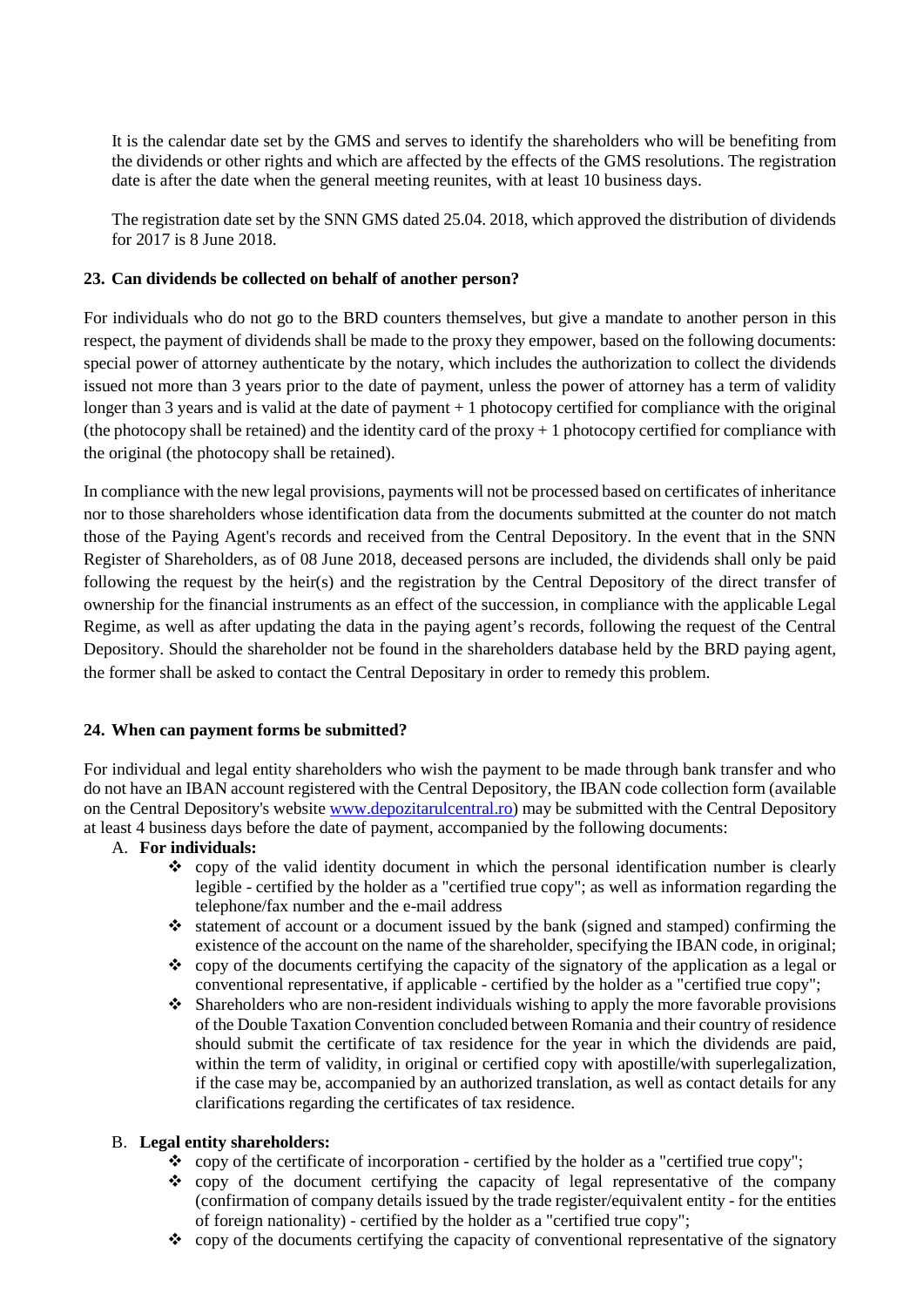of the application, if applicable - certified by the holder as a "certified true copy";

- statement of account or a document issued by the bank (signed and stamped) confirming the existence of the account on the name of the holder - legal entity, specifying the IBAN code, in original;
- Shareholders who are non-resident legal entities/other entities wishing to apply the more favorable provisions of the Double Taxation Convention concluded between Romania and their country of residence should submit the certificate of tax residence for the year in which the dividends are paid, within the term of validity, in original or certified copy with apostille/with superlegalization, if the case may be, accompanied by an authorized translation, as well as contact details for any clarifications regarding the certificates of tax residence.

The registration of the IBAN by the Central Depository will be charged according to the schedule of rates charged to the holders of financial instruments and shall be borne by each individual shareholder. For further details on this payment option, SNN shareholders are kindly asked to contact the Central Depository at tel. +40 21.408.58.74 or e-mail dividende@depozitarulcentral.ro

Furthermore, the payment through bank transfer may be requested directly at any BRD unit on the territory of Romanian, by individuals and legal entities who do not have an account opened with a Participant and who do not wish to register the IBAN code with the Central Depository by submitting to BRD the documents referred to in Annex 1, points 1.1. and 1.2 of the Communication on the payment of dividends.

# **25. What is the deadline for the payment of dividends starting from the payment request submission date?**

BRD shall make the payment of the net dividends as of 28.06.2018 for individual/legal entity shareholders who have an account opened with the PARTICIPANT (broker/Custodian bank) and who are not represented by the PARTICIPANT (who have submitted with the Central Depositary the IBAN code collection form, within at least 4 business days prior to the date of payment). Net dividends shall be collected on the same day by individual/legal entity shareholders who have accounts opened with BRD and within two banking days by shareholders with accounts opened with other banks.

If the event that the individual/legal entity shareholders request from BRD to collect the net dividends in a bank account opened at any of the banks located in Romania or abroad, the payment of the net dividend will be made within maximum two banking days from the date of receipt by BRD of the payment request, accompanied by complete and accurate supporting documents. The date for the crediting of the shareholders' bank accounts depends on the interbank circuit and the corresponding bank chain.

## **26. What should I do if I do not receive the money within the deadlines referred to under pt. 25?**

If you have an account opened with a Participant, the dividends should be transferred to the declared IBAN account, based on a request submitted to the Participant or automatically, subject to the conditions specified in the agreement concluded with the Participant.

If the shares held are registered directly with the Central Depository and you have an IBAN account that is also registered, the dividends should be transferred directly to your account. In the event the money are not received, you may contact the Central Depository at tel. +40 21.408.58.74 or e-mail dividende@depozitarulcentral.ro.

If you wish to withdraw the dividends directly from BRD in cash or through bank transfer and the money is not available, please contact BRD at the e-mail address titles@brd.ro or the following telephone numbers: 021.200.83.87 or 021.200.83.72.

## **27. What should I do if the amount received does not match the number of shares I hold?**

If you have received an amount that is different than the one expected based on the number of shares held, you should contact Depozitarul Central S.A. to request a statement of account at the registration date of 8 June 2018. This statement of account will confirm the number of shares held, so that you may calculate the